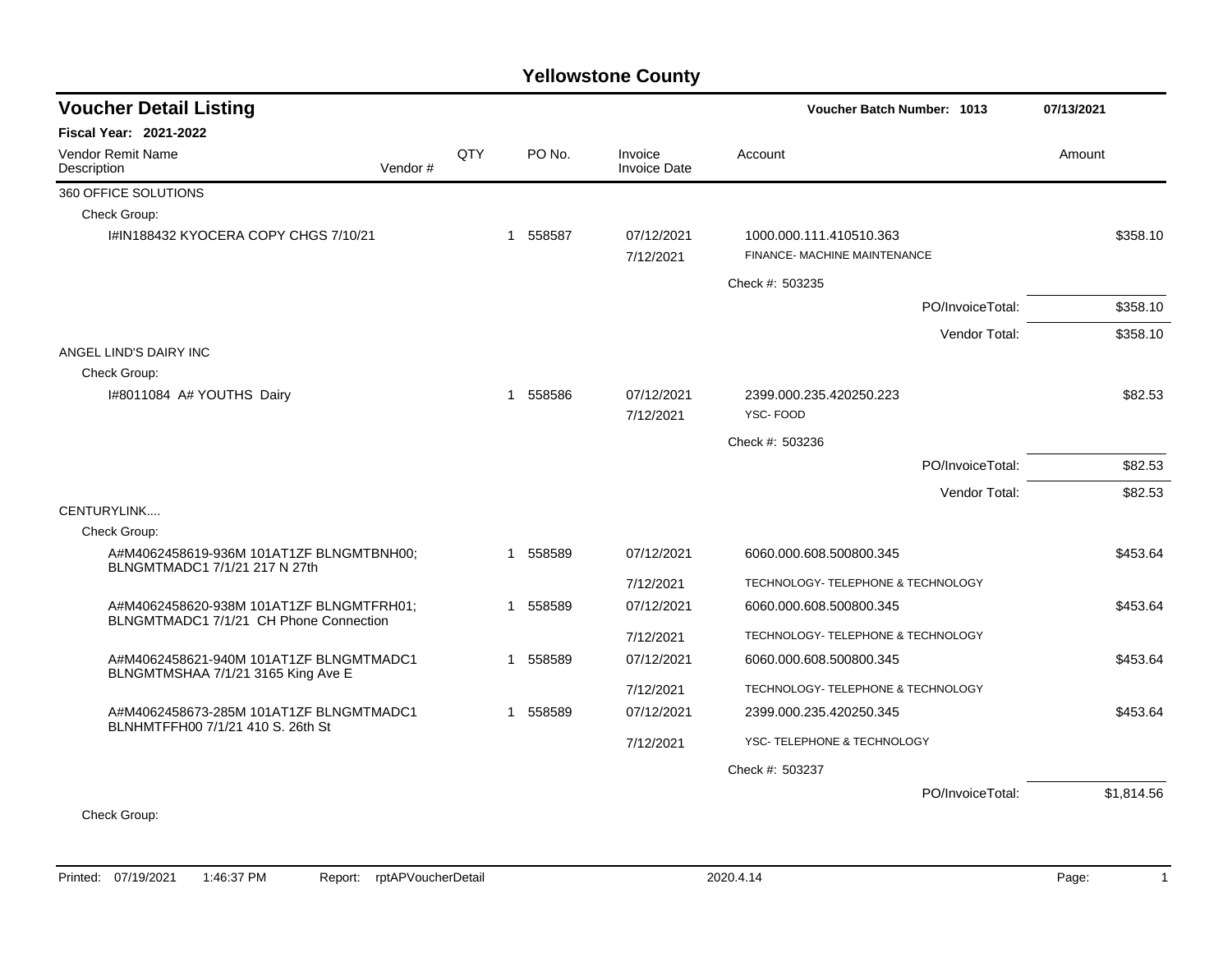## **Yellowstone County**

| <b>Voucher Detail Listing</b>                                        |         |     |    |          |                                | Voucher Batch Number: 1013                               |                  | 07/13/2021  |
|----------------------------------------------------------------------|---------|-----|----|----------|--------------------------------|----------------------------------------------------------|------------------|-------------|
| <b>Fiscal Year: 2021-2022</b>                                        |         |     |    |          |                                |                                                          |                  |             |
| <b>Vendor Remit Name</b><br>Description                              | Vendor# | QTY |    | PO No.   | Invoice<br><b>Invoice Date</b> | Account                                                  |                  | Amount      |
| A#4062455983-428B YSCO BLDG 7/1/21                                   |         |     |    | 1 558590 | 7/12/2021<br>7/12/2021         | 2300.000.135.420180.345<br>MISC - TELEPHONE & TECHNOLOGY |                  | \$99.31     |
|                                                                      |         |     |    |          |                                | Check #: 503237                                          |                  |             |
|                                                                      |         |     |    |          |                                |                                                          | PO/InvoiceTotal: | \$99.31     |
| Check Group:                                                         |         |     |    |          |                                |                                                          |                  |             |
| A#4062566831-446B 4 Choice Bus Lines 7/1/21 308 6th<br>Ave N.        |         |     |    | 1 558591 | 7/12/2021                      | 6060.000.608.500800.345                                  |                  | \$54.46     |
|                                                                      |         |     |    |          | 7/12/2021                      | TECHNOLOGY- TELEPHONE & TECHNOLOGY                       |                  |             |
| A#4062566840-444B 4 Choice Bus Lines 7/1/21                          |         |     | -1 | 558591   | 7/12/2021                      | 6060.000.608.500800.345                                  |                  | \$191.14    |
|                                                                      |         |     |    |          | 7/12/2021                      | TECHNOLOGY- TELEPHONE & TECHNOLOGY                       |                  |             |
| A#4062945900-448B 4 Choice Bus Lines 7/1/21 3165 King<br>Ave E       |         |     |    | 1 558591 | 7/12/2021                      | 6060.000.608.500800.345                                  |                  | \$54.46     |
|                                                                      |         |     |    |          | 7/12/2021                      | TECHNOLOGY- TELEPHONE & TECHNOLOGY                       |                  |             |
|                                                                      |         |     |    |          |                                | Check #: 503237                                          |                  |             |
|                                                                      |         |     |    |          |                                |                                                          | PO/InvoiceTotal: | \$300.06    |
|                                                                      |         |     |    |          |                                |                                                          | Vendor Total:    | \$2,213.93  |
| <b>GEOSPATIAL TRAINING SERVICES LLC</b><br>Check Group:              |         |     |    |          |                                |                                                          |                  |             |
| I#07092021; Intro to Prog ArcGIS Pro/ Python MP; JR<br>$8/9 - 11/21$ |         |     |    | 2 558592 | 7/12/21                        | 6040.000.400.500300.380                                  |                  | \$1,198.00  |
|                                                                      |         |     |    |          |                                |                                                          |                  |             |
|                                                                      |         |     |    |          | 7/12/2021                      | <b>GIS-TRAINING</b>                                      |                  |             |
| I#07092021; Interm ArcGIS Pro Prog/ Python MP; JR<br>$8/9 - 11/21$   |         |     |    | 2 558592 | 7/12/21                        | 6040.000.400.500300.380                                  |                  | \$598.00    |
|                                                                      |         |     |    |          | 7/12/2021                      | <b>GIS-TRAINING</b>                                      |                  |             |
|                                                                      |         |     |    |          |                                | Check #: 503238                                          |                  |             |
|                                                                      |         |     |    |          |                                |                                                          | PO/InvoiceTotal: | \$1,796.00  |
|                                                                      |         |     |    |          |                                |                                                          | Vendor Total:    | \$1,796.00  |
| MONTANA ASSOC OF COUNTIES                                            | 021018  |     |    |          |                                |                                                          |                  |             |
| Check Group:                                                         |         |     |    |          |                                |                                                          |                  |             |
| I#22-DUES 56: MACo 7/1/21-6/30/22                                    |         |     |    | 1 558588 | 07/12/2021<br>7/12/2021        | 1000.000.199.411800.330<br>MISC- MEMBERSHIP & DUES       |                  | \$11,373.00 |
|                                                                      |         |     |    |          |                                |                                                          |                  |             |